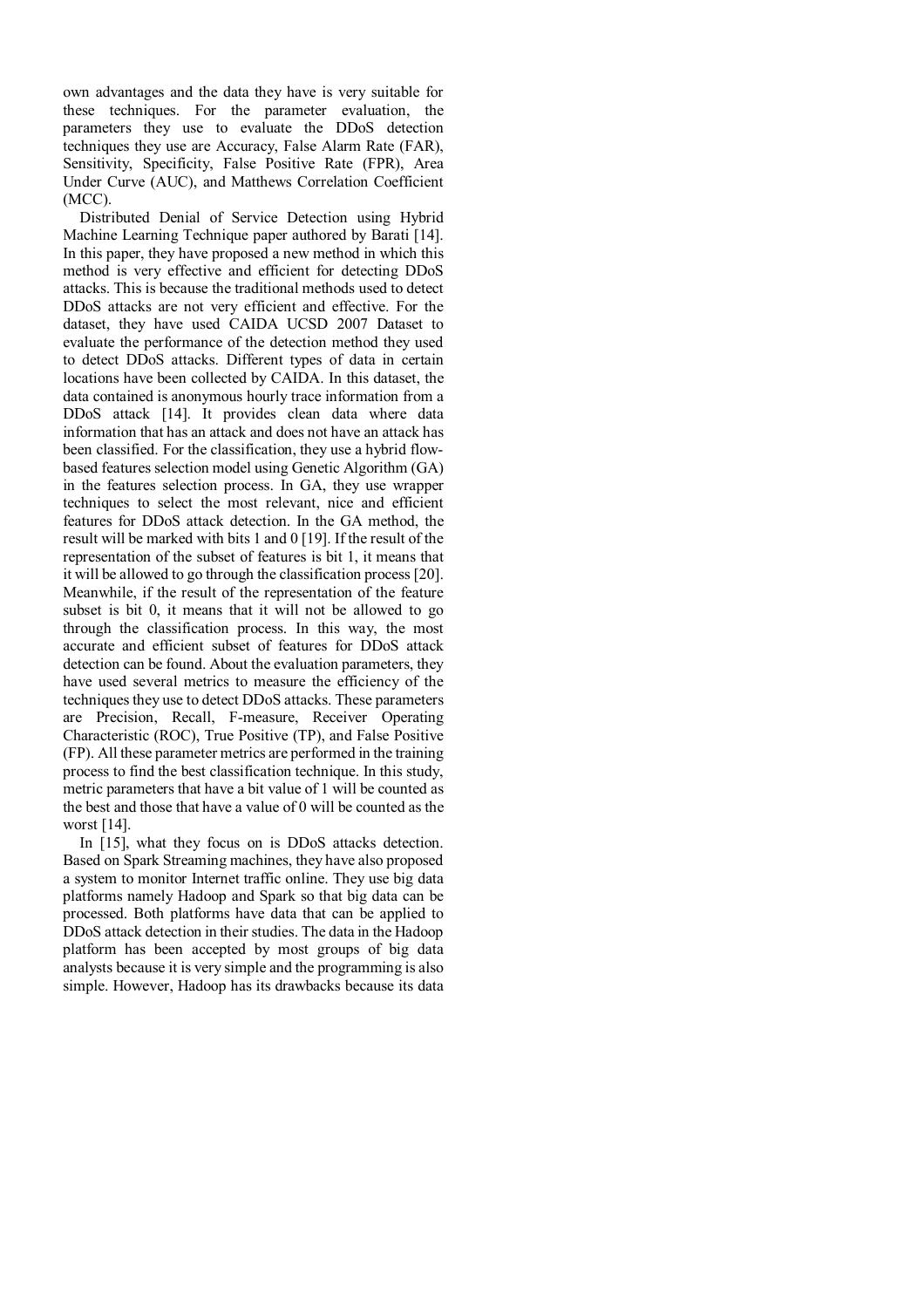

Fig. 1 Feature Selection Process

Based on Figure 1, there are 45 features available in this dataset. To get the best features to detect the DDoS attack, this dataset will go through the features selection step. The 45 features available will be selected by a filter method called Information Gain. This technique will select the features based on information gained and item frequency. This method's fitness function has been enhanced to carefully consider the weight, text, and vector similarity dimensions [22].

*D. Pre-processing* 



Fig 2 Pre-processing Process

Based on Figure 2, after the features have been listed and ranked in the features selection step, important and less important features have been successfully identified. It is the time to use the Data Reduction method to select only important features that will be used in the classification phase. The rest of the features that have not been selected will be removed from the dataset. This research will select 10 features that are most important and helpful in detecting DDoS attacks. Thus, the result of selected features will be shown in the next chapter.

## *E. Classification*

The first classifier that will be observed in this research is Artificial Neural Network. The process of the classification will be shown in Figure 3.



Fig. 3 Classification Process for ANN

Based on Figure 4, 10 features that have been selected in the pre-processing phase will go through the classification process. The data will be run in the ANN classifier in the WEKA tool. Artificial neural networks are divided into layers based on the number of parallel computing processes they perform [23]. Each of the number of inputs is multiplied by an initially established weight for each processor in a layer, resulting in the internal value of the operation. After the process finishes being run, the WEKA tool will generate the parameter evaluation metrics which are Accuracy, Precision, TPR and FPR. The second classifier that will be observed in this research is Naïve Bayes.



Fig. 4 Classification Process for Naïve Bayes

Based on Figure 4, 10 features that have been selected in the pre-processing phase will go through the classification process. At this phase, the data will be run in the Naïve Bayes classifier in the WEKA tool. This Naïve Bayes classifier requires quite less training data and is highly extensible [24]. After the process finishes being run, the WEKA tool will generate the parameter evaluation metrics which are Accuracy, Precision, TPR and FPR. The result of this process will be shown in the next chapter.

The third classifier that will be observed in this research is the Decision Table. The process of the classification will be shown in Figure 5.



Fig. 5 Classification Process for Decision Table

Based on Figure 5, 10 features that have been selected in the pre-processing phase will go through the classification process. The data will be run in the Decision Table classifier in the WEKA tool. In a decision table, conditions are usually expressed as True (T) or False (F). Each column in the table corresponds to a rule in the business logic that describes the unique combination of circumstances that will result in the actions [25]. After the process finishes being run, the WEKA tool will generate the parameter evaluation metrics which are Accuracy, Precision, TPR and FPR. The result of this process will be shown in the next chapter.

#### III. RESULT AND DISCUSSION

# *A. Dataset Result*

The dataset downloaded is UNSW-NB 15 which is the same dataset being used in [13]. The dataset is then saved into the CSV file to run in WEKA for the experiment process. To obtain accurate results in this study, the UNSW-NB 15 Dataset was divided into two sets of files by using the ratio scale measurement method. This dataset is divided using a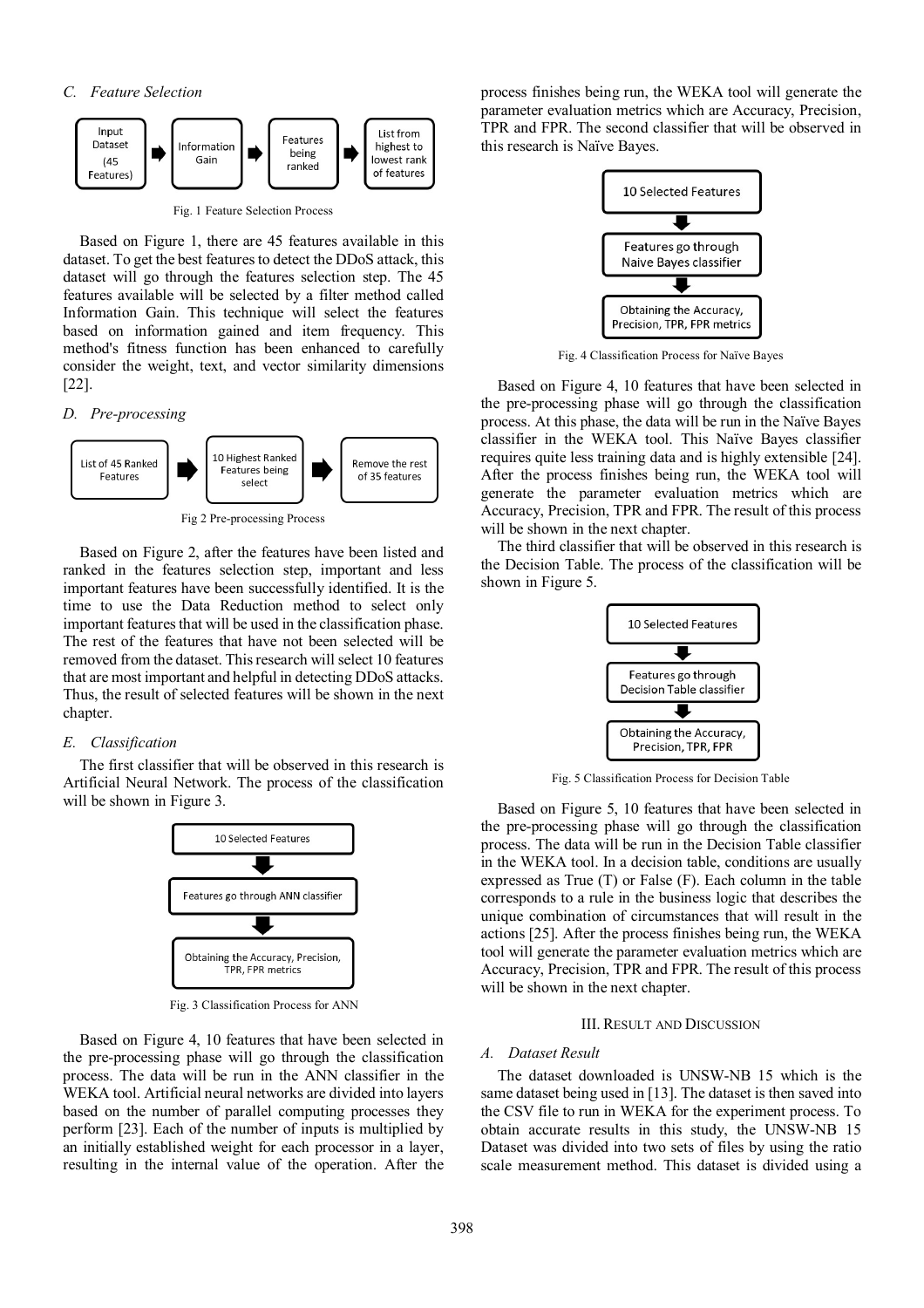ratio of 70:30 which is 70% for the training set and 30% for the testing set. The training set contains 175341 records while the testing set has 82332 records. The distribution of UNSW-NB 15 datasets in a ratio of 70:30.

In this dataset phase, the ratio used was 70:30. Training set has 175341 instances (70%) while the testing set has 82332 instances (30%). These training and testing sets are very important to run the experimental process in this research.

## *B. Features Selection and Pre-processing Result*

In this process, all 45 features will be listed and ranked. The features will be ranked from the most important features to the less important based on score. This process is very important to know where features are important and not important in detecting the DDoS attack. After that, 10 highest features from the 45 ranked features will be selected as the subset of the features by looking at the scores in the preprocessing phase. 10 features that have been selected were then scaled down and transferred into another CSV file. 10 features that have been selected will be used for the classification part. Work in [13] also applies this dataset to perform the classification. The subset of features they are using are different from this research.

After running the classification, the accuracy, true positive rate and false positive rate for the selected features has been obtained for each classifier. Table 1 and Table 2 will show the comparison of classification results between the selected features.

TABLE I COMPARISON OF RESULT BETWEEN 10 SELECTED FEATURES AND FEATURES IN [13] USING ANN CLASSIFIER

| Features                                                                                                                         | Accuracy  | <b>True Positive</b> | <b>False Positive</b> |  |  |  |  |
|----------------------------------------------------------------------------------------------------------------------------------|-----------|----------------------|-----------------------|--|--|--|--|
|                                                                                                                                  |           | Rate                 | Rate                  |  |  |  |  |
| Selected                                                                                                                         | 84.66 %   | 0.847                | 0.020                 |  |  |  |  |
| Features                                                                                                                         |           |                      |                       |  |  |  |  |
| <b>TABLE II</b><br><b>COMPARISON OF RESULT BETWEEN 10 SELECTED FEATURES AND</b><br>FEATURES IN [13] USING NAÏVE BAYES CLASSIFIER |           |                      |                       |  |  |  |  |
| Features                                                                                                                         | Accuracy  | True                 | False                 |  |  |  |  |
|                                                                                                                                  |           | Positive             | Positive              |  |  |  |  |
|                                                                                                                                  |           | Rate                 | Rate                  |  |  |  |  |
| Selected                                                                                                                         | $87.66\%$ | 0.887                | 0.008                 |  |  |  |  |
| Features                                                                                                                         |           |                      |                       |  |  |  |  |

This research only compared results of ANN and Naïve Bayes because these classifiers are being used in this research and [13] research. Based on Table 1, the results for ANN classifiers for this research's features have the Accuracy (84.66%), TPR (0.847), and FPR (0.020). For Table 2, Naïve Bayes classifier, classification for proposed features resulted in Accuracy (87.66 %), TPR (0.887), and FPR (0.008).

This research mentioned that the same dataset was used by research in [13]. Tuan [13] also uses the UNSW-NB 15 dataset in the detection of DDoS attacks. But [13] are using different features in this dataset to make the experiment of DDoS attack detection.

#### *C. Classification Result*

Table 3 shows the classification using 45 original features from the dataset with several parameters namely Accuracy,

Precision, TPR and FPR. For Accuracy, the Decision Table score was the best at 84.54% followed by ANN 83.98%, and Naïve Bayes 81.97%. For Precision, the Decision Table is highest with 0.897 followed by Naïve Bayes with a score of 0.894 and ANN with 0.890. For True Positive Rate, the highest value is the best while for False Positive, the lowest value is the best. For TPR, Decision Table got 0.865 and ANN got 0.840, while Naïve Bayes got 0.820. For False Positive Rate, ANN is the highest with 0.010, Naïve Bayes got 0.011, and Decision Table got 0.019.

TABLE III CLASSIFICATION USING ANN, NAÏVE BAYES, AND DECISION TABLE ON 45 ORIGINAL FEATURES

| Classifier | Accuracy | Precision | True     | False    |  |  |
|------------|----------|-----------|----------|----------|--|--|
|            |          |           | Positive | Positive |  |  |
|            |          |           | Rate     | Rate     |  |  |
| <b>ANN</b> | 83.98%   | 0.890     | 0.840    | 0.010    |  |  |
| Naïve      | 81.97 %  | 0.894     | 0.820    | 0.011    |  |  |
| Bayes      |          |           |          |          |  |  |
| Decision   | 84.54 %  | 0.897     | 0.865    | 0.019    |  |  |
| Table      |          |           |          |          |  |  |

Table 4 shows the classification using 10 selected features with several parameters namely Accuracy, Precision, True Positive and False Positive. For Accuracy, the Decision Table score is the best at 88.43% followed by Naïve Bayes 87.74%, and Artificial Neural Network (ANN) 84.66%. For Precision, ANN result was 0.912 followed by Naïve Bayes with a score of 0.905 and Decision Table with 0.896. For True Positive Rate, the highest value is the best while for False Positive, the lowest value is the best. For TPR, Naïve Bayes got 0.887, ANN 0.847 and Decision Table got 0.884. For False Positive Rate, Decision Table got 0.021, ANN got 0.020, and Naïve Bayes got 0.008.

TABLE IV CLASSIFICATION USING ANN, NAÏVE BAYES, AND DECISION TABLE ON 10 SELECTED FEATURES

| Classifier | Accuracy | Precision | True     | False    |  |  |
|------------|----------|-----------|----------|----------|--|--|
|            |          |           | Positive | Positive |  |  |
|            |          |           | Rate     | Rate     |  |  |
| <b>ANN</b> | 84.66 %  | 0.912     | 0.847    | 0.020    |  |  |
| Naïve      | 87.74 %  | 0.905     | 0.887    | 0.008    |  |  |
| Bayes      |          |           |          |          |  |  |
| Decision   | 88.43 %  | 0.896     | 0.884    | 0.021    |  |  |
| Table      |          |           |          |          |  |  |

There is an experiment to find the best classifier in the classification process. The classifiers that have been used are ANN, Naïve Bayes and Decision Table whereas the Accuracy is based on percentage values (1 to 100) and for validation of all the methods this research used a full training and testing set for UNSW-NB15 dataset. Based on the experimental analysis, this research observed that Decision Table and Naïve Bayes classifiers are the best at detecting and differentiating the DDoS attack and normal network traffic with an accuracy of 88.43% for Decision Table and 87.74% for Naïve Bayes. These algorithms make use of Information Gain for selecting the best features in detecting DDoS attacks. For the Decision Table, the accuracy is (88.43%), Precision (0.896), True Positive Rate (0.884) and False Positive Rate (0.021). For Naïve Bayes, the accuracy is (87.84%), Precision (0.905), True Positive Rate (0.887) and False Positive Rate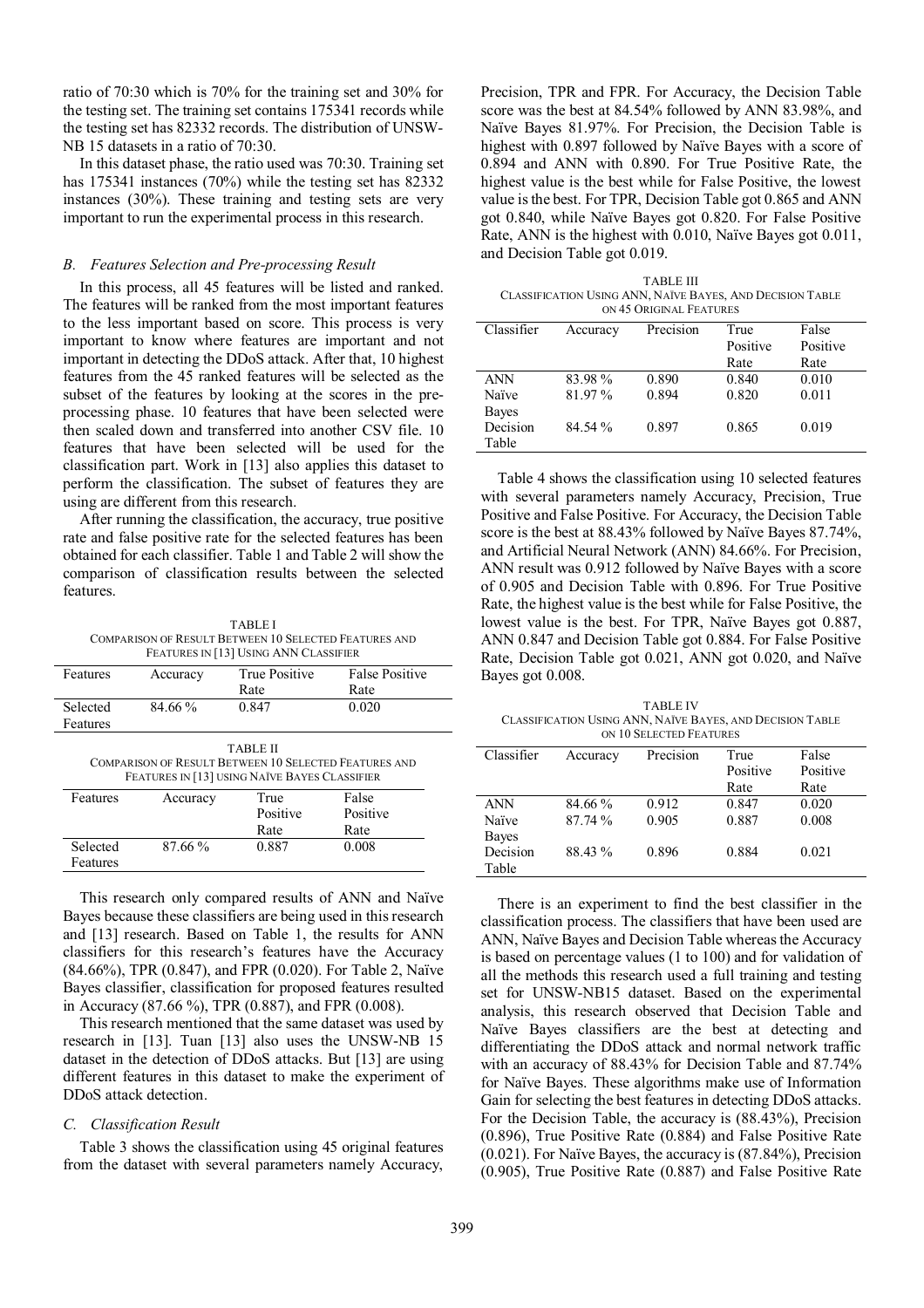(0.008). Thus, as stated in the problem statement, there is previous research that does not apply Decision Table in their experiments. Thus, this research proved that Decision Table is also a good classifier in detecting DDoS because it got the highest score (88.43%) in our DDoS attack detection experiment.

In this phase, there is also an extra experiment which is the comparison of classification results between the 45 original features from the dataset and 10 selected features for this research. Table 4 shows the classification using 45 original features from the UNSW-NB 15 dataset while Table 5 shows the classification on a testing set using 10 selected features for this research. Based on those tables, we can see that after we do the features selection and pre-processing step to reduce the number of features, the classification accuracy of each classifier has been increased. For 45 original features, the accuracy of ANN is 83.98%, Naïve Bayes 81.97% and Decision Table is 84.54%. For 10 selected features, accuracy of ANN is 84.66%, Naïve Bayes 87.74% and Decision Table is 88.43%. This shows that the result would be increased when we apply the Information Gain and reduce the number of features in the pre-processing phase.

## IV.CONCLUSION

In conclusion, the framework of machine learning techniques for DDoS attack detection has been studied, developed and evaluated with Accuracy, Precision, TPR, and FPR by using ANN, Naïve Bayes and Decision Table until it achieved this research's objectives. The evaluation was done on the UNSW-NB 15 dataset, which is the well-known dataset for DDoS attack detection nowadays. To recap the problem statement, the first problem is DDoS attacks have increased in recent years although there are many researchers who do research in this problem. Hence, the first problem has been overcome by this research has developed an enhanced framework of DDoS attack detection by using machine learning techniques. The framework would start with Information Gain in feature selection, Data Reduction in preprocessing, using ANN, Naïve Bayes and Decision Table as classifiers, and Accuracy, Precision, TPR and FPR for the metrics. The second problem is there are many researches that do not include the Decision Table classifier in their experimental analysis. Hence, this research proved that Decision Table is also a good classifier in detecting DDoS because it got the highest score (88.43%) in our DDoS attack detection experiment. In computer security and other related fields, this validation is important. These problems statement has been overcome by doing every experiment in this research. In the experimental analysis, we observe that Naïve Bayes and Decision Table classifiers are the best at detecting and differentiating the DDoS attack and normal network traffic in terms of Accuracy, Precision, True Positive Rate and False Positive Rate. This research also provided an enhanced DDoS detection framework by doing the feature selection approach with Information Gain that generates a better classification result from previous research by adding as discussed in the discussion section.

The proposed framework has several drawbacks. It was just observed on a single dataset which is UNSW-NB 15. There several more well-known datasets may be used to evaluate the machine learning algorithms' efficiency. Moreover, only Distributed Denial of Service (DDoS) attacks were investigated and detected in this research. Therefore, multiple more attacks might be investigated and analyzed in the future.

#### ACKNOWLEDGMENT

This research was supported by the Ministry of Higher Education (MOHE) through Fundamental Research Grant Scheme (FRGS/1/2018/ICT04/UTHM/03/4).

### **REFERENCES**

- [1] M. Zekri, S. El Kafhali, N. Aboutabit, and Y. Saadi, "DDoS attack detection using machine learning techniques in cloud computing environments," in *Proceedings of 2017 International Conference of Cloud Computing Technologies and Applications, CloudTech 2017*, 2018, vol. 2018-January, pp. 1–7.
- [2] T. Mahjabin, Y. Xiao, G. Sun, and W. Jiang, "A survey of distributed denial-of-service attack, prevention, and mitigation techniques," *Int. J. Distrib. Sens. Networks*, vol. 13, no. 12, Dec. 2017.
- [3] D. Albertivan, H. Limantara, R. A. Rachmadiati, A. W. Pamungkas, and N. Surantha, "IT risk identification and evaluation: A case study on XYZ University," *Int. J. Adv. Sci. Eng. Inf. Technol.*, vol. 9, no. 1, pp. 250–257, 2019.
- [4] A. K. Hakim, M. Abdurohman, and F. A. Yulianto, "Improving DDoS detection accuracy using Six-Sigma in SDN environment," *Int. J. Adv. Sci. Eng. Inf. Technol.*, vol. 8, no. 2, pp. 365–370, 2018.
- [5] S. Suroto, "A Review of Defense Against Slow HTTP Attack," *JOIV Int. J. Informatics Vis.*, vol. 1, no. 4, pp. 127–134, Nov. 2017.
- [6] S. Cook, "Comparitech," 2020. [Online]. Available: https://www.comparitech.com/blog/information-security/ddosstatistics-facts/. [Accessed: 24-Oct-2020].
- [7] B. B. Gupta, R. C. Joshi, and M. Misra, "Dynamic and Auto Responsive Solution for Distributed Denial-of-Service Attacks Detection in ISP Network," Apr. 2012.
- [8] A. Srivastava, B. B. Gupta, A. Tyagi, A. Sharma, and A. Mishra, "A recent survey on DDoS attacks and defense mechanisms," in *Communications in Computer and Information Science*, 2011, vol. 203 CCIS, pp. 570–580.
- [9] F. M. Nur Aini Zafirah Bt Abdul Kamal, "Botnet Malware Network Intrusion Detection Using Machine Learning Universiti Tun Hussein Onn Malaysia," 2019.
- [10] R. Vishwakarma, "A Honeypot with Machine Learning based Detection Framework for defending IoT based Botnet DDoS Attacks ," 2019.
- [11] R. Vishwakarma and A. K. Jain, "A survey of DDoS attacking techniques and defence mechanisms in the IoT network," *Telecommunication Systems*, vol. 73, no. 1. Springer, pp. 3–25, 2020.
- [12] A. Chowdhury, "Recent cyber security attacks and their mitigation approaches - An overview," in *Communications in Computer and Information Science*, 2016, vol. 651, pp. 54–65.
- [13] T. A. Tuan, H. V. Long, L. H. Son, R. Kumar, I. Priyadarshini, and N. T. K. Son, "Performance evaluation of Botnet DDoS attack detection using machine learning," *Evol. Intell.*, vol. 13, no. 2, pp. 283–294, Jun. 2020.
- [14] M. Barati, A. Abdullah, N. I. Udzir, R. Mahmod, and N. Mustapha, "Distributed Denial of Service detection using hybrid machine learning technique," in *Proceedings - 2014 International Symposium on Biometrics and Security Technologies, ISBAST 2014*, 2015, pp. 268–273.
- [15] B. Zhou, J. Li, J. Wu, S. Guo, Y. Gu, and Z. Li, "Machine-learningbased online distributed denial-of-service attack detection using spark streaming," in *IEEE International Conference on Communications*, 2018, vol. 2018-May.
- [16] S. R. Kalmegh, "Comparative Analysis of the WEKA Classifiers Rules Conjunctiverule & Decisiontable on Indian News Dataset by Using Different Test Mode," 2018.
- [17] P. Kaur, M. Kumar, and A. Bhandari, "A review of detection approaches for distributed denial of service attacks," *Syst. Sci. Control Eng.*, vol. 5, no. 1, pp. 301–320, Jan. 2017.
- [18] J. Cai, J. Luo, S. Wang, and S. Yang, "Feature selection in machine learning: A new perspective," *Neurocomputing*, vol. 300, pp. 70–79, Jul. 2018.